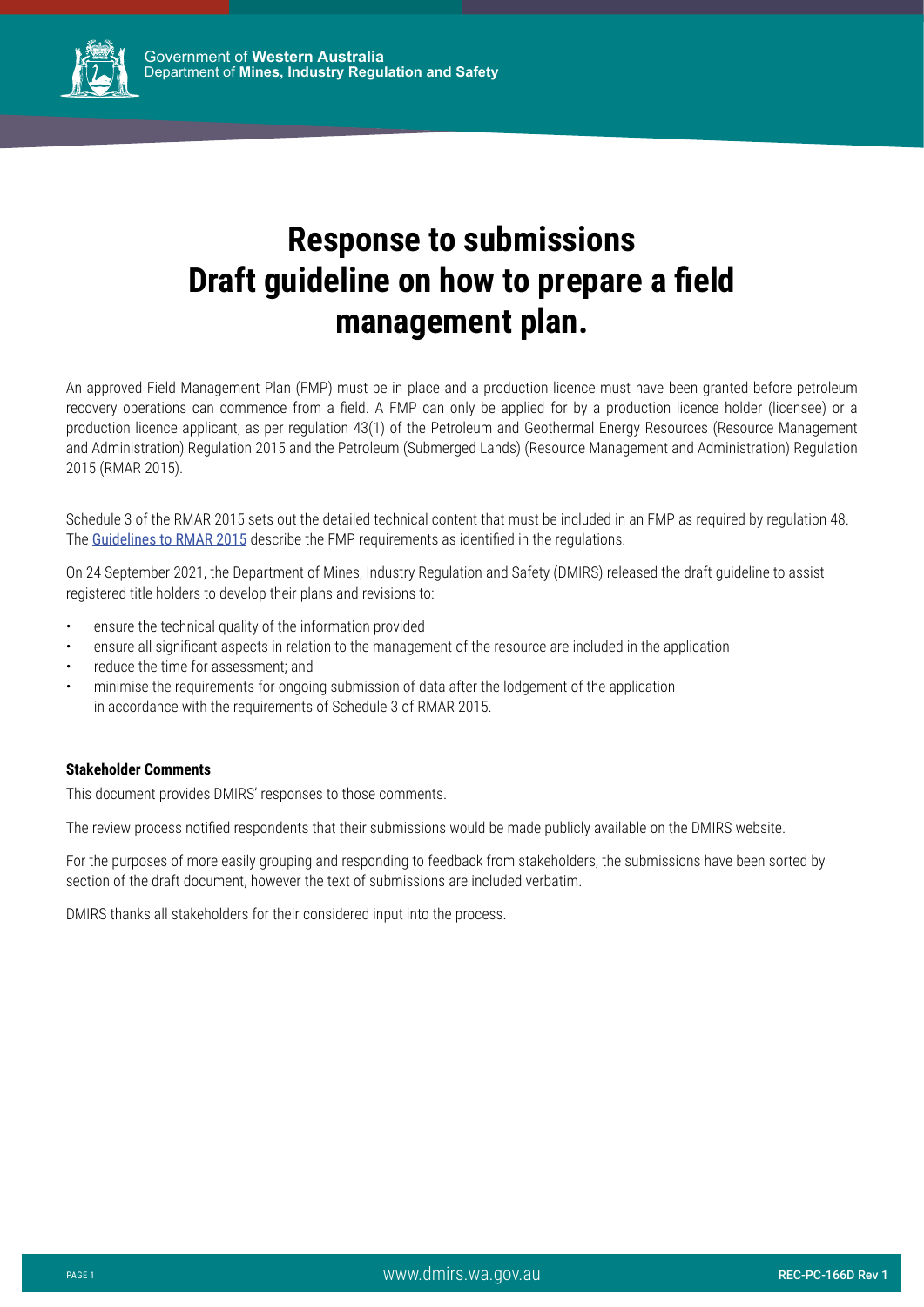ative requirement under RMAR 2015, Schedule 3 Item 9 (b), which requires "*estimated dates for cessation of production and field closure*".

nd there are existing established provisions and procedures for rmation is required by the regulations it cannot be removed from

|       |                                                                                                                         |                         | <b>General Comments</b>                                                                                                                                                                                                                                                                                                                                                                                                                                                                                                                                                                                                                                                                                                                                                                                                                                     |                                                                                                                                                                                                                                                                                                                                                                                                            |
|-------|-------------------------------------------------------------------------------------------------------------------------|-------------------------|-------------------------------------------------------------------------------------------------------------------------------------------------------------------------------------------------------------------------------------------------------------------------------------------------------------------------------------------------------------------------------------------------------------------------------------------------------------------------------------------------------------------------------------------------------------------------------------------------------------------------------------------------------------------------------------------------------------------------------------------------------------------------------------------------------------------------------------------------------------|------------------------------------------------------------------------------------------------------------------------------------------------------------------------------------------------------------------------------------------------------------------------------------------------------------------------------------------------------------------------------------------------------------|
| Ref # | <b>Stakeholder</b>                                                                                                      | <b>Section</b>          | <b>Comment</b>                                                                                                                                                                                                                                                                                                                                                                                                                                                                                                                                                                                                                                                                                                                                                                                                                                              | <b>DMIRS Response / Action</b>                                                                                                                                                                                                                                                                                                                                                                             |
|       | <b>Australian</b><br><b>Petroleum</b><br><b>Production &amp;</b><br><b>Exploration</b><br><b>Association</b><br>(APPEA) | <b>General Comments</b> | APPEA would like to acknowledge the Department of Mines, Industry Regulation and Safety (DMIRS)<br>for consulting on the Draft Guideline and its willingness to receive industry comment. APPEA<br>appreciates the briefing session that was held by DMIRS for its members to provide context as to<br>why the Draft Guideline has been developed. At the briefing session, held on 29 October 2021, DMIRS<br>framed the Draft Guideline as a "how to guide" to assist in the submission of an FMP, through the<br>Petroleum and Geothermal Register (PGR).                                                                                                                                                                                                                                                                                                 | The intent of the guideline is to provide guidanc<br>titleholders are providing the appropriate informat                                                                                                                                                                                                                                                                                                   |
|       |                                                                                                                         |                         | DMIRS, alongside the Department for Water and Environmental Regulation (DWER) have adopted a<br>document hierarchy model for environmental approvals documents which are categorised into four<br>tiers. There are two descriptions of the intent of a guideline listed on the WA Government website<br>which include "documents that provide guidance or procedural information on technical and legal<br>matters and the work of the agency" and "agencies develop guidelines to identify how requirements<br>are administered in line with policy objectives and legislation".                                                                                                                                                                                                                                                                           |                                                                                                                                                                                                                                                                                                                                                                                                            |
|       |                                                                                                                         |                         | APPEA is concerned that a guideline, the purpose of which is to assist in explaining the legislative<br>requirements, is being used by DMIRS as a tool to be overly prescriptive for content requirements of<br>an FMP as opposed to making regulatory changes via the appropriate Act and/or regulations.                                                                                                                                                                                                                                                                                                                                                                                                                                                                                                                                                  |                                                                                                                                                                                                                                                                                                                                                                                                            |
|       |                                                                                                                         |                         | The content requirements in Schedule 3 of the RMA Regulations are complex and APPEA understands<br>that certain information is required for the integration of the FMP into the PGR. However, being overly<br>prescriptive in the Draft Guideline where DMIRS is requesting such detailed, complex and technical<br>information, does not reflect the requirements in the legislation. Notwithstanding, APPEA is, however,<br>appreciative of the intention to assist titleholders and applicants to lodge their FMP in a more effective<br>and efficient manner using the PGR.                                                                                                                                                                                                                                                                             |                                                                                                                                                                                                                                                                                                                                                                                                            |
| 2.    | <b>APPEA</b>                                                                                                            | Step 9. Decommissioning | Decommissioning, rehabilitation, and cessation of production<br>Whilst it is understood that Schedule 3 of the RMA Regulations requires FMPs to include estimated<br>dates for cessation of production (CoP) and field closure, forecasting of the timing of CoP and<br>subsequent decommissioning, rehabilitation, and relinquishment prior to the commencement of<br>production and throughout operations is challenging for titleholders. The timing of CoP is not typically<br>a fixed point in time and may change significantly throughout operations. Therefore, the duration<br>of decommissioning is dependent on variables that may be outside of the titleholder's control and<br>outlining specific dates at this stage of the project is difficult and uncertain. APPEA recommends this<br>is removed as a requirement in the Draft Guideline. | Information on cessation of production is a legislation<br>requires "estimated dates for cessation of product<br>DMIRS notes that these are estimated dates, and<br>revisions to Field Management Plans. As this infor<br>the Guideline.<br>The cessation of production date may be revised<br>identified as a potential reason for a FMP Revision<br>"cessation of production, permanently or for the lor |
|       |                                                                                                                         |                         |                                                                                                                                                                                                                                                                                                                                                                                                                                                                                                                                                                                                                                                                                                                                                                                                                                                             |                                                                                                                                                                                                                                                                                                                                                                                                            |

ce on the implementation of the existing regulations to ensure ition, and not to change the existing legislative requirements.

The cessation of production date may be revised as outlined on page 4 of the draft Guideline presented. This is identified as a potential reason for a FMP Revision (third bullet point, second paragraph, which states the reason "*cessation of production, permanently or for the long term, before the date proposed in the approved FMP"*).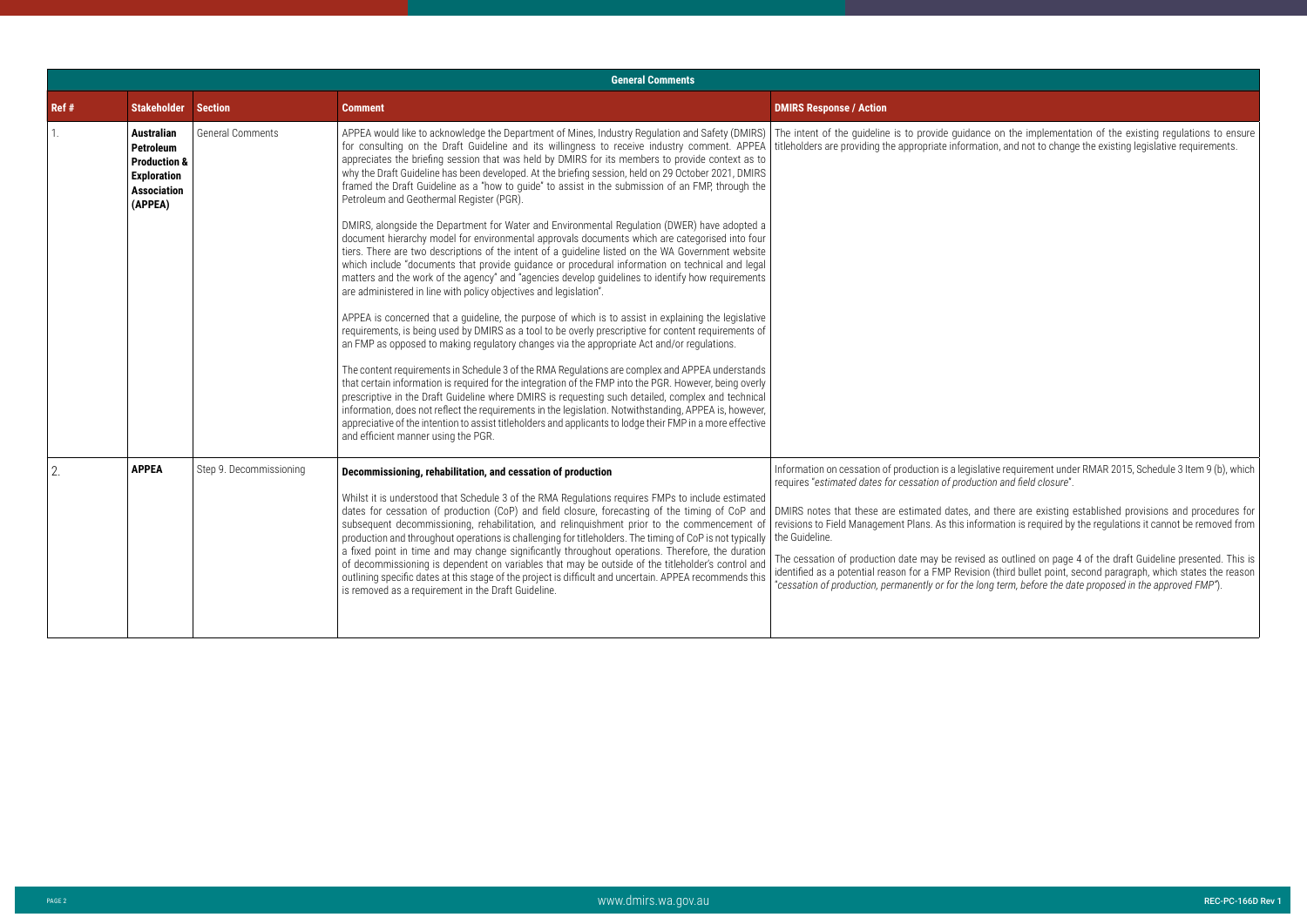|       | <b>General Comments</b>                         |                         |                                                                                                                                                                                                                                                                                                                                                                                                                                                                                                                                                                                                                                                                                                                                                                                                                                                                                                                                                                                                                                                                                                                                                                                                                                                                         |                                |
|-------|-------------------------------------------------|-------------------------|-------------------------------------------------------------------------------------------------------------------------------------------------------------------------------------------------------------------------------------------------------------------------------------------------------------------------------------------------------------------------------------------------------------------------------------------------------------------------------------------------------------------------------------------------------------------------------------------------------------------------------------------------------------------------------------------------------------------------------------------------------------------------------------------------------------------------------------------------------------------------------------------------------------------------------------------------------------------------------------------------------------------------------------------------------------------------------------------------------------------------------------------------------------------------------------------------------------------------------------------------------------------------|--------------------------------|
| Ref # | <b>Stakeholder Section</b>                      |                         | <b>Comment</b>                                                                                                                                                                                                                                                                                                                                                                                                                                                                                                                                                                                                                                                                                                                                                                                                                                                                                                                                                                                                                                                                                                                                                                                                                                                          | <b>DMIRS Response / Action</b> |
| 3.    | <b>Chevron</b><br><b>Australia</b><br>(Chevron) | Step 9. Decommissioning | Chevron understands that the Guidelines have been prepared to assist registered titleholders to develop   DMIRS acknowledges that there appears to be uncertainty as to which approval m<br>FMPs and revisions in accordance with the requirements of Schedule 3 of both the Petroleum and   approving decommissioning plans and end of state. Schedule 3, Item 16 requires "a de<br>Geothermal Energy (Resource Management and Administration) Regulations 2015 and the Petroleum   plans for closure of the field, including plans for decommissioning and rehabilitation".<br>(Submerged Lands) (Resource Management and Administration) Regulations 2015. Chevron seeks   be the mechanism for approving the detailed rehabilitation plan, however, decommis<br>clarification on both the level of information required and how DMIRS will use information provided   required to be provided in the FMP and should be consistent with the Environment Plan.<br>in an FMP. In particular, will acceptance of an FMP describing decommissioning provide certainty<br>for a titleholder in relation to property end state? Chevron is concerned that the Guidelines requires<br>information to be included that is beyond legislated requirements of the regulations. |                                |
|       |                                                 |                         | <b>Decommissioning and End State</b>                                                                                                                                                                                                                                                                                                                                                                                                                                                                                                                                                                                                                                                                                                                                                                                                                                                                                                                                                                                                                                                                                                                                                                                                                                    |                                |
|       |                                                 |                         | In relation to the decommissioning content in an FMP, the Guidelines require information on the<br>plans for field decommissioning including a description of activities, end state and proposed timing.<br>Comprehensive plans for decommissioning are unlikely to be available prior to production and may<br>only be bedded down much closer to cessation of production (CoP). Recommendations and decisions<br>on infrastructure end state, including an assessment of whether decommissioning of infrastructure<br>in situ provides equal or better outcomes, are likely to be made closer to CoP when risks and benefits<br>are better understood and when relevant stakeholders can be consulted.<br>Chevron understands that for infrastructure brought into the title area, the base case is for removal<br>of all infrastructure, however exceptions to this requirement may be considered by the Minister<br>on a case by case basis. Further explanation is required as to how the decommissioning content<br>within FMPs will be used to support agreement on end state decisions and whether the FMP, or                                                                                                                                                  |                                |
|       |                                                 |                         | an alternative permissioning document, would be used for acceptance of decommissioning end<br>state. In particular, what is the interaction between the FMP and Environment Plan? The DMIRS<br>Decommissioning Guideline (2017) sets out that a Comparative Assessment process can be used to<br>inform end state. How does the Comparative Assessment process interact with the FMP, including<br>stakeholder consultation which typically forms an integral component of undertaking a Comparative<br>Assessment?                                                                                                                                                                                                                                                                                                                                                                                                                                                                                                                                                                                                                                                                                                                                                     |                                |
|       |                                                 |                         | Given an FMP is submitted prior to production and the Regulations do not require mandatory 5 yearly<br>resubmissions, Chevron recommends that the level of information on decommissioning provided in a<br>FMP be commensurate with the maturity of the project. Any description of end state within the FMP<br>needs to be acknowledged as preliminary and that it may be subject to change following assessment<br>of alternatives, engagement with stakeholders and consideration by the Minister.                                                                                                                                                                                                                                                                                                                                                                                                                                                                                                                                                                                                                                                                                                                                                                   |                                |
|       |                                                 |                         | <b>Rehabilitation and Relinquishment</b>                                                                                                                                                                                                                                                                                                                                                                                                                                                                                                                                                                                                                                                                                                                                                                                                                                                                                                                                                                                                                                                                                                                                                                                                                                |                                |
|       |                                                 |                         | Similar to the above discussion on decommissioning, Chevron recommends that the information<br>associated with rehabilitation and relinquishment included in the FMP be high level and acknowledged<br>as preliminary. DMIRS recently released a draft revision of the Environment Plan Development<br>Guidelines (July 2021) with updates focused on rehabilitation and closure. Clarification is sought<br>on the level of detail on rehabilitation and relinquishment required in the initial FMP as compared<br>to the Environment Plan i.e. commitment to undertake rehabilitation is acceptable and that detailed<br>methodology and rehabilitation completion criteria are not required to be included in the initial FMP.                                                                                                                                                                                                                                                                                                                                                                                                                                                                                                                                       |                                |
|       |                                                 |                         | Clarification is sought as to how the decommissioning end state information in the FMP relates to the<br>Petroleum and Geothermal Energy Resources Act 1967 (PGERA) s. 98 and the Petroleum (Submerged<br>Lands) Act 1982 (PSLA82) s. 104. Is acceptance of an FMP which includes a plan for property to<br>be left in situ taken to constitute arrangements that are satisfactory to the Minister for the purpose<br>of PGERA s. 98 and PSLA s. 104? Therefore would the titleholder not be required to remove the<br>property in order to comply? Or are the requirements of s.98 or s.104 and in relation to alternative<br>arrangements managed through a different process and permissioning document?                                                                                                                                                                                                                                                                                                                                                                                                                                                                                                                                                             |                                |

DMIRS acknowledges that there appears to be uncertainty as to which approval mechanism will provide for approving decommissioning plans and end of state. Schedule 3, Item 16 requires "*a description of the applicant's plans for closure of the field, including plans for decommissioning and rehabilitation*". The Environment Plan will be the mechanism for approving the detailed rehabilitation plan, however, decommissioning arrangements are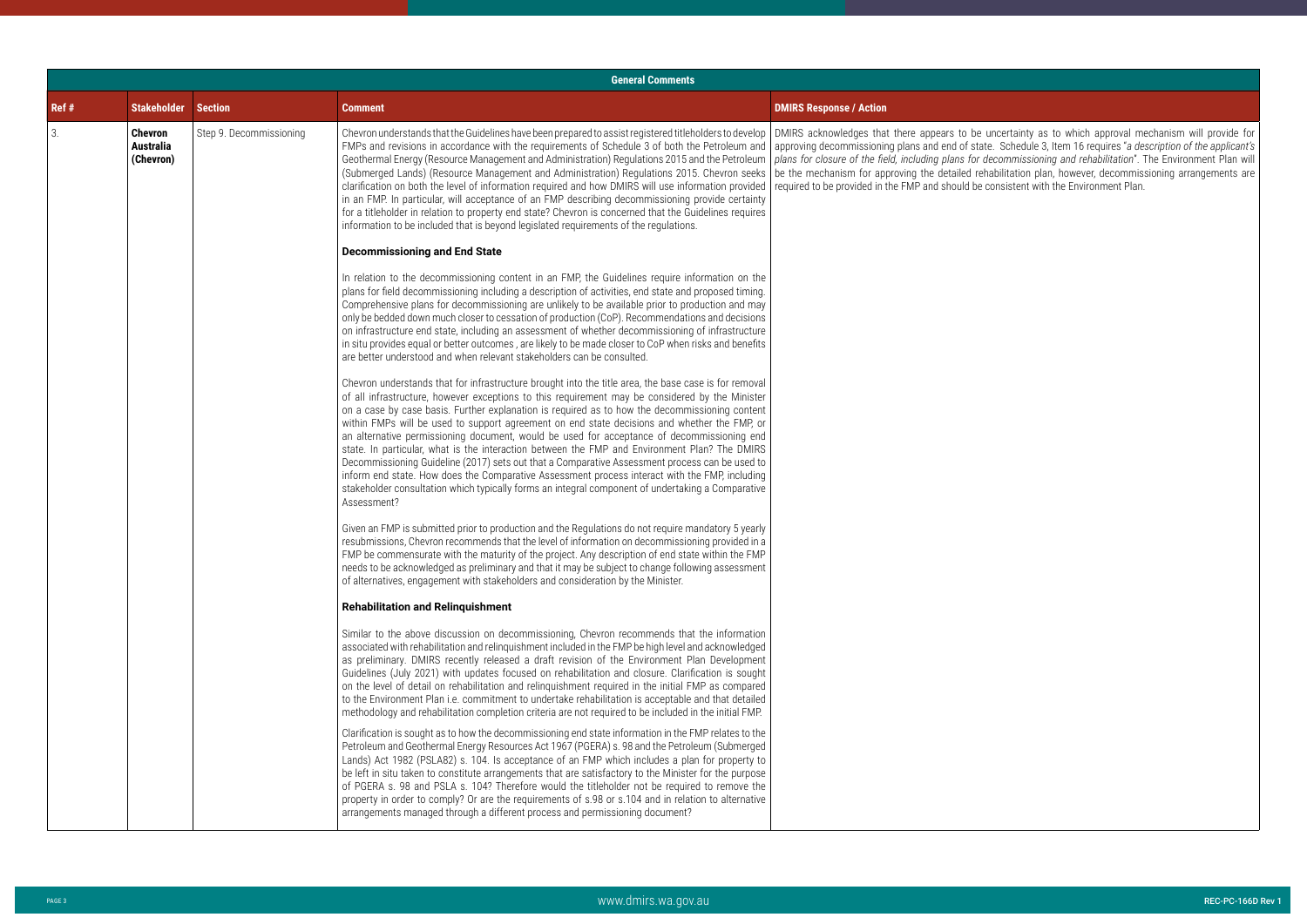ative requirement under RMAR 2015, Schedule 3 Item 9 (b), which requires "*estimated dates for cessation of production and field closure*".

d as outlined on page 4 of the draft Guideline presented. This is identified as a potential reason for a FMP Revision (third bullet point, second paragraph, which states the reason "*cessation of production, permanently or for the long term, before the date proposed in the approved FMP"*).

of the requirements of granting a Production Licence and will

DMIRS notes that these are estimated dates, and there are existing established provisions and procedures for revisions to Field Management Plans. As this information is required by the regulations it cannot be removed from

|       |                                                                                                                                            |                                                                                                                                                                                                              | <b>General Comments</b>                                                                                                                                                                                                                                                                                                                                                                                                                                                                                                                                                                                                                                                                                                                                                                                                                                                                                                                                                                                                                                                                                                                                                                                                                                                                                                                                                                                                                                                                                                                                                                                                                                                                                                                                                                                                                                                                                                                                                                                                                                                                                                                                                                                                                                                                                                                                                                                                                                                                                                                                        |                                                                                                                                                                            |  |
|-------|--------------------------------------------------------------------------------------------------------------------------------------------|--------------------------------------------------------------------------------------------------------------------------------------------------------------------------------------------------------------|----------------------------------------------------------------------------------------------------------------------------------------------------------------------------------------------------------------------------------------------------------------------------------------------------------------------------------------------------------------------------------------------------------------------------------------------------------------------------------------------------------------------------------------------------------------------------------------------------------------------------------------------------------------------------------------------------------------------------------------------------------------------------------------------------------------------------------------------------------------------------------------------------------------------------------------------------------------------------------------------------------------------------------------------------------------------------------------------------------------------------------------------------------------------------------------------------------------------------------------------------------------------------------------------------------------------------------------------------------------------------------------------------------------------------------------------------------------------------------------------------------------------------------------------------------------------------------------------------------------------------------------------------------------------------------------------------------------------------------------------------------------------------------------------------------------------------------------------------------------------------------------------------------------------------------------------------------------------------------------------------------------------------------------------------------------------------------------------------------------------------------------------------------------------------------------------------------------------------------------------------------------------------------------------------------------------------------------------------------------------------------------------------------------------------------------------------------------------------------------------------------------------------------------------------------------|----------------------------------------------------------------------------------------------------------------------------------------------------------------------------|--|
| Ref # | <b>Stakeholder Section</b>                                                                                                                 |                                                                                                                                                                                                              | <b>Comment</b>                                                                                                                                                                                                                                                                                                                                                                                                                                                                                                                                                                                                                                                                                                                                                                                                                                                                                                                                                                                                                                                                                                                                                                                                                                                                                                                                                                                                                                                                                                                                                                                                                                                                                                                                                                                                                                                                                                                                                                                                                                                                                                                                                                                                                                                                                                                                                                                                                                                                                                                                                 | <b>DMIRS Response / Action</b>                                                                                                                                             |  |
|       |                                                                                                                                            |                                                                                                                                                                                                              | Estimated timing of Decommissioning, Rehabilitation and Relinquishment in relation to<br>cessation of production                                                                                                                                                                                                                                                                                                                                                                                                                                                                                                                                                                                                                                                                                                                                                                                                                                                                                                                                                                                                                                                                                                                                                                                                                                                                                                                                                                                                                                                                                                                                                                                                                                                                                                                                                                                                                                                                                                                                                                                                                                                                                                                                                                                                                                                                                                                                                                                                                                               | Information on cessation of production is a legisla<br>requires "estimated dates for cessation of producti                                                                 |  |
|       |                                                                                                                                            |                                                                                                                                                                                                              | Whilst it is understood that Schedule 3 of the Resource Management and Administration Regulations<br>2015 requires FMPs to include estimated dates for CoP and field closure, Chevron would like to<br>highlight that forecasting the timing of CoP and subsequent decommissioning, rehabilitation and<br>relinquishment early in project life is difficult. The timing of CoP is not typically a fixed point in time and                                                                                                                                                                                                                                                                                                                                                                                                                                                                                                                                                                                                                                                                                                                                                                                                                                                                                                                                                                                                                                                                                                                                                                                                                                                                                                                                                                                                                                                                                                                                                                                                                                                                                                                                                                                                                                                                                                                                                                                                                                                                                                                                      | DMIRS notes that these are estimated dates, and<br>revisions to Field Management Plans. As this infor<br>the Guideline.<br>The cessation of production date may be revised |  |
|       | can undergo significant change throughout operations due to internal and external factors. Duration<br>obtainment of regulatory approvals. | of decommissioning is dependent on variables that may be outside of the titleholders' control such<br>as agreement on end state (including in situ abandonment), rig or vessel availability, contracting and | identified as a potential reason for a FMP Revisior<br>"cessation of production, permanently or for the lor                                                                                                                                                                                                                                                                                                                                                                                                                                                                                                                                                                                                                                                                                                                                                                                                                                                                                                                                                                                                                                                                                                                                                                                                                                                                                                                                                                                                                                                                                                                                                                                                                                                                                                                                                                                                                                                                                                                                                                                                                                                                                                                                                                                                                                                                                                                                                                                                                                                    |                                                                                                                                                                            |  |
|       |                                                                                                                                            |                                                                                                                                                                                                              | In relation to relinquishment, it may take numerous years to meet rehabilitation success criteria and<br>this is subject to environmental variables outside of titleholders' control. Given there is significant<br>complexity in providing estimated timing of decommissioning, rehabilitation, and relinguishment, any<br>information provided in the FMP should be recognised as preliminary and subject to change.                                                                                                                                                                                                                                                                                                                                                                                                                                                                                                                                                                                                                                                                                                                                                                                                                                                                                                                                                                                                                                                                                                                                                                                                                                                                                                                                                                                                                                                                                                                                                                                                                                                                                                                                                                                                                                                                                                                                                                                                                                                                                                                                         |                                                                                                                                                                            |  |
| 4.    | <b>APPEA</b>                                                                                                                               | Financial Capability and<br>Decommissioning Costs                                                                                                                                                            | <b>Financial capability requirement</b><br>APPEA is supportive of planning for decommissioning however, there is a requirement included in<br>the Draft Guideline for applicants to outline their strategy for ensuring that the licencee will have<br>the required financial capability to undertake and complete decommissioning at the end of the<br>field life. The expectation to provide financial capability in the decommissioning section of the FMP<br>should be considered by titleholders and applicants, however, this inclusion goes beyond legislated<br>requirements of Schedule 3 of the RMA Regulations. Schedule 3 of the RMA Regulations already<br>states what is required to be in an FMP, with the Draft Guideline extending the content of Schedule<br>3 and moving towards greater prescription of how the requirements of Schedule 3 must be met.<br>The greater level of prescription included in the Draft Guideline (and other guidelines that have been<br>released recently) is in conflict with an objective-based regulatory regime.<br>In addition, there is reference to the Decommissioning Guideline published on the DMIRS website<br>however, in section 3.4 of the Decommissioning Guideline there is no description of any requirements<br>to outline financial capability in an FMP. APPEA seeks clarification as to why this has been included<br>in the Draft Guideline, whilst also recognising that titleholders and applicants may include this<br>information even though this is a legislated requirement for a production licence application and not<br>for FMP lodgement. Outlining financial capability for potentially unknown.<br>Outlining financial capability for potentially unknown activities (at this stage) may be unrealistic.<br>APPEA therefore recommends that DMIRS remove the financial capability requirement in the<br>decommissioning step of the Draft Guideline.<br>We understand DMIRS is looking to review the decommissioning framework including the<br>decommissioning guideline in the coming months and appreciate that industry will form part of<br>the consultation process. APPEA is mindful that any changes or significant amendments to<br>decommissioning requirements will therefore impact the content requirements included in the<br>Draft Guideline. APPEA recommends that the Draft Guideline refer to decommissioning<br>requirements as per the regulations, to ensure that the Draft Guideline will not require revision<br>following any regulatory change. | Decommissioning costs are mandated as part o<br>continue to be required through this mechanism.                                                                            |  |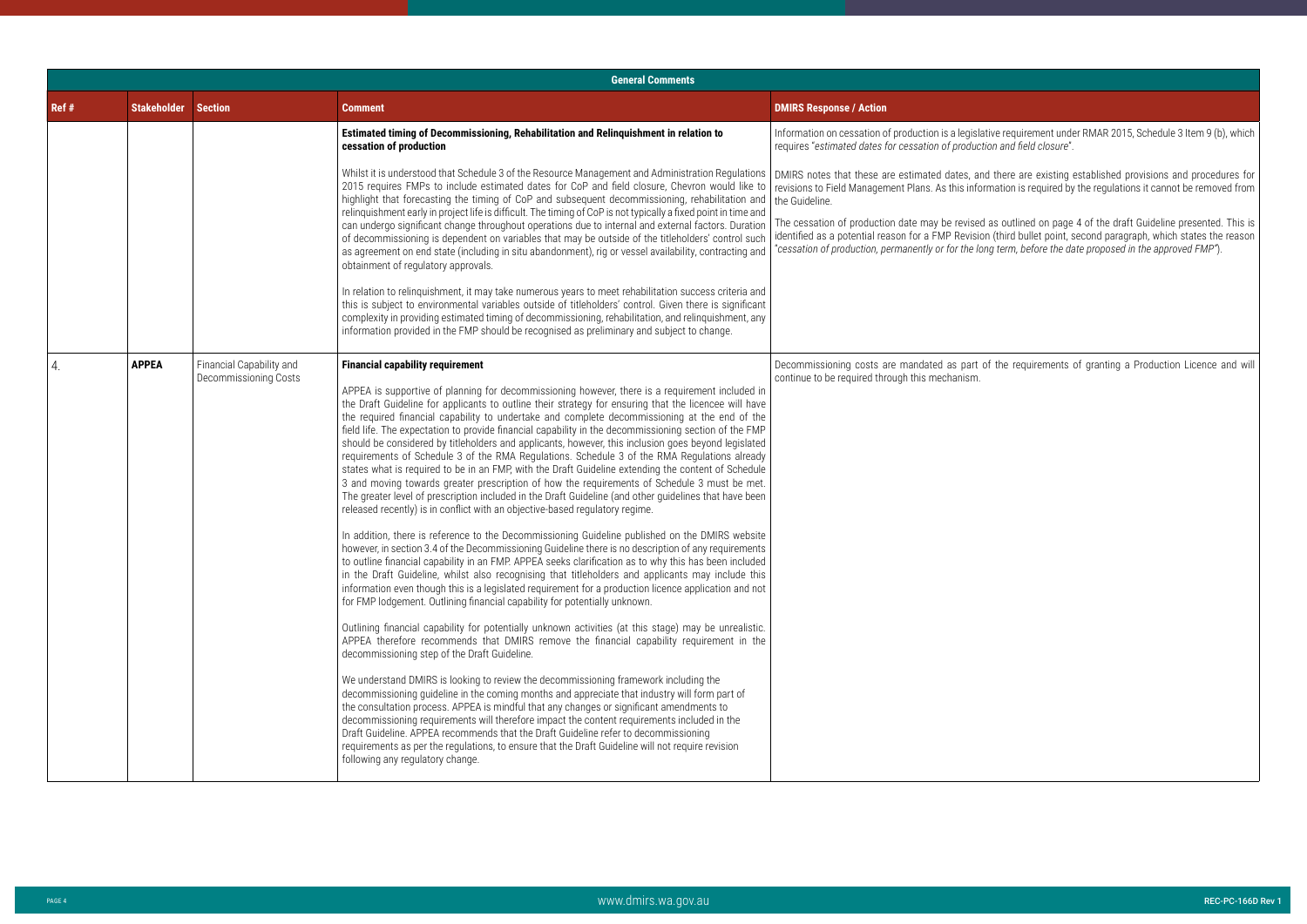the requirements of granting a Production Licence and will

|       |                    |                            | <b>General Comments</b>                                                                                                                                                                                                                                                                                                                                                                                                                                                                                                                                                                                                                                                                                                                                                                                                                                                                                                                                                                                                                                                                                                                                                                                                                                                                                                                                                                                                                                                                                                                                                                          |                                                                                                                                                                                                                                                                                                                                                                                                    |  |
|-------|--------------------|----------------------------|--------------------------------------------------------------------------------------------------------------------------------------------------------------------------------------------------------------------------------------------------------------------------------------------------------------------------------------------------------------------------------------------------------------------------------------------------------------------------------------------------------------------------------------------------------------------------------------------------------------------------------------------------------------------------------------------------------------------------------------------------------------------------------------------------------------------------------------------------------------------------------------------------------------------------------------------------------------------------------------------------------------------------------------------------------------------------------------------------------------------------------------------------------------------------------------------------------------------------------------------------------------------------------------------------------------------------------------------------------------------------------------------------------------------------------------------------------------------------------------------------------------------------------------------------------------------------------------------------|----------------------------------------------------------------------------------------------------------------------------------------------------------------------------------------------------------------------------------------------------------------------------------------------------------------------------------------------------------------------------------------------------|--|
| Ref # | <b>Stakeholder</b> | <b>Section</b>             | <b>Comment</b>                                                                                                                                                                                                                                                                                                                                                                                                                                                                                                                                                                                                                                                                                                                                                                                                                                                                                                                                                                                                                                                                                                                                                                                                                                                                                                                                                                                                                                                                                                                                                                                   | <b>DMIRS Response / Action</b>                                                                                                                                                                                                                                                                                                                                                                     |  |
| 5.    | <b>Chevron</b>     | Decommissioning Costs      | <b>Provision of Decommissioning Costs</b><br>In relation to decommissioning, Item 16 of Schedule 3 of the Regulation is limited to "A description of<br>the applicant's plans for closure of the field, including plans for decommissioning and rehabilitation."<br>Chevron's position is that the inclusion of estimated costs for decommissioning of infrastructure<br>as set out in the Guidelines is beyond the legislated requirement of Schedule 3. Forecasting<br>decommissioning costs is complex and can change significantly depending on the decommissioning<br>scope and timing. These costs are impacted by agreement on end state, including consideration and<br>acceptance of in situ decommissioning of infrastructure, future accepted use of onshore sites, along<br>with rig and vessel hire costs and application of future technologies. Decommissioning costs are also<br>typically calculated per asset rather than per production title.<br>Given that the Resource Management and Administration Regulations do not include the requirement<br>for decommissioning costs to be included in an FMP, Chevron considers that a change to Schedule<br>3 of the Regulations is necessary if decommissioning costs are required to be included in FMPs. If<br>the provision of decommissioning costs were to become a requirement of the Regulations, Chevron<br>considers that the inclusion of a high level cost estimate only would be appropriate for the reasons<br>stated above and would be sufficient to enable government oversight of mature and late life assets. | Decommissioning costs are mandated as part of the requirements of gi<br>continue to be required through this mechanism.                                                                                                                                                                                                                                                                            |  |
| 6.    | <b>APPEA</b>       | Step 10. Other Information | APPEA requests DMIRS provide a concordance table to support the Draft Guideline which outlines   Each step of the FMP Guideline identifies which regulation it aligns with. In a<br>each step of the lodgement process of the FMP into the PGR. This will assist in providing a clear and   added in an Appendix to the FMP Guideline to include a concordance table.<br>concise relationship between the regulations, Draft Guideline, and the PGR system for titleholders<br>and applicants to refer to when lodging their FMP.                                                                                                                                                                                                                                                                                                                                                                                                                                                                                                                                                                                                                                                                                                                                                                                                                                                                                                                                                                                                                                                                |                                                                                                                                                                                                                                                                                                                                                                                                    |  |
| 7.    | <b>APPEA</b>       | Conclusion                 | APPEA would like to reiterate that we support DMIRS efforts to provide context and understanding for The intent of the guideline is to provide guidance on the implementation<br>the preparation of FMPs, particularly with the aim of assisting in the reduction of timeframes through<br>less requests for further information which has, in some cases, resulted in project delays.<br>APPEA also notes that the PGR system is outdated, and the functionality is challenging for titleholders/<br>applicants to lodge permissioning documents effectively. It would be helpful if there was a system<br>upgrade project in the future to allow for more flexible capability and appreciate that any associated<br>guideline would need to be amended to reflect this.<br>In summary however, the Draft Guideline is prescriptive in nature and APPEA is concerned that the<br>release of multiple guidelines, as opposed to making substantive regulatory amendments, is not a fair<br>and reasonable process, and expectations on titleholders to provide information on decommissioning<br>and financial capability in an FMP is contrary to legislative requirements.                                                                                                                                                                                                                                                                                                                                                                                                                     | titleholders are providing the appropriate information, and not to change the<br>Providing information on decommissioning is current required by item 16 of<br>therefore is not contrary to legislative requirements.<br>DMIRS notes the comments in regard to the Petroleum Geothermal Re<br>recommendation for an upgrade project to this system to allow more flexibi<br>to the current system. |  |

Each step of the FMP Guideline identifies which regulation it aligns with. In addition, as requested, DMIRS has now

The intent of the guideline is to provide guidance on the implementation of the existing regulations to ensure titleholders are providing the appropriate information, and not to change the existing legislative requirements.

ent required by item 16 of Schedule 3 of the Regulations, and

DMIRS notes the comments in regard to the Petroleum Geothermal Register (PGR) online system and the recommendation for an upgrade project to this system to allow more flexibility. The Guideline is written in relation